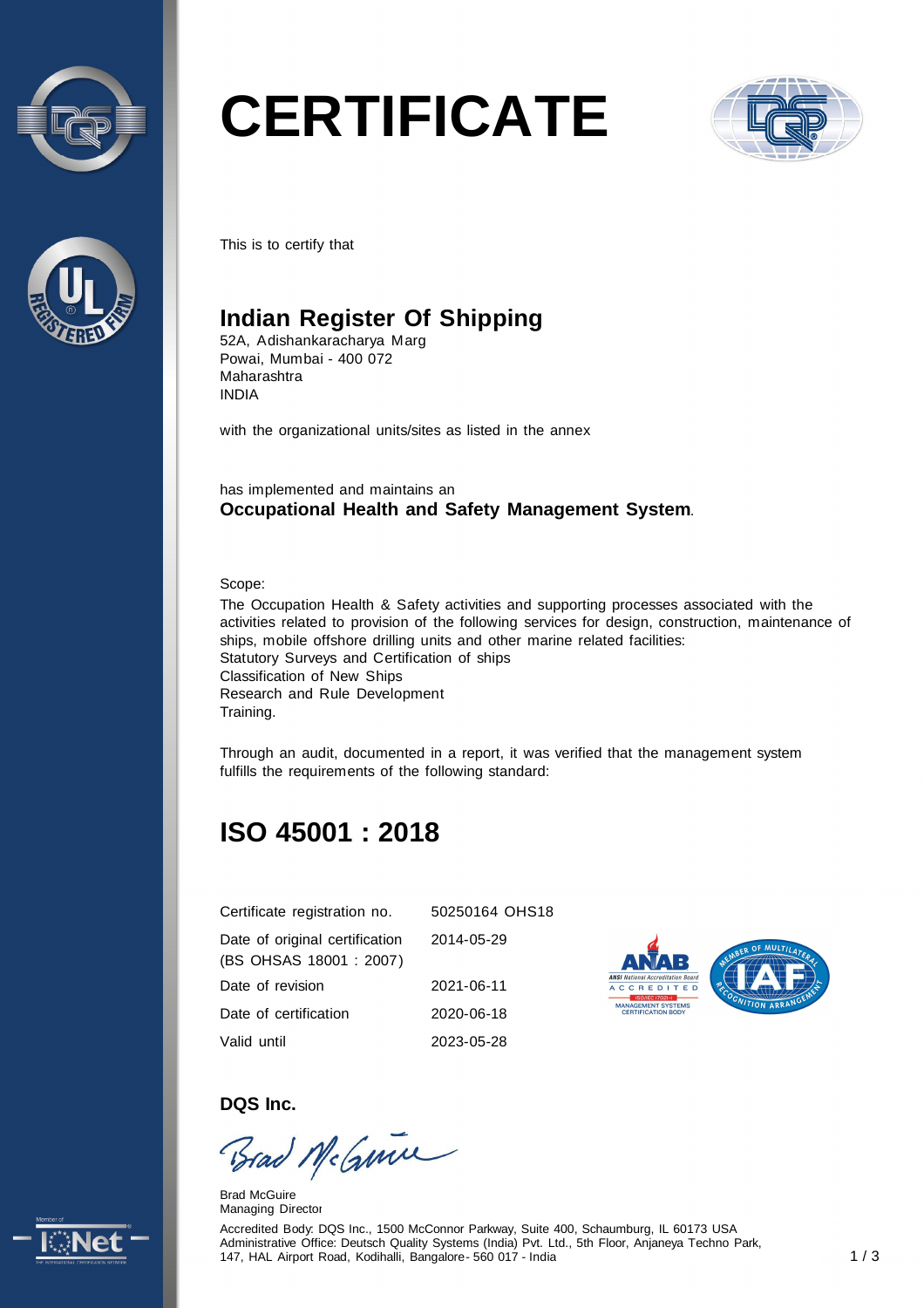



#### **Annex to certificate Registration No. 50250164 OHS18**

## **Indian Register Of Shipping**

52A, Adishankaracharya Marg Powai, Mumbai - 400 072 Maharashtra INDIA

| Business<br><b>Relation #</b> | <b>Corporate Sites</b>                                                                                                                                                               | <b>Scope</b>                                                                                                                                                                                                                                                                                                                                                                |
|-------------------------------|--------------------------------------------------------------------------------------------------------------------------------------------------------------------------------------|-----------------------------------------------------------------------------------------------------------------------------------------------------------------------------------------------------------------------------------------------------------------------------------------------------------------------------------------------------------------------------|
| 50250663                      | Indian Register Of Shipping<br>72, Maker Towers, 'F' 7th Floor<br>Cuffe Parade<br>Mumbai - 400 005<br>Maharashtra<br><b>INDIA</b>                                                    | The Occupation Health & Safety<br>activities and supporting processes<br>associated with the activities related to<br>provision of the following services for<br>design, construction, maintenance of<br>ships, mobile off shore drilling units and<br>other marine related facilities:<br>Statutory Surveys and Certification of<br>ships<br>Classification of New Ships   |
| 50250639                      | Indian Register Of Shipping<br>Chennai Survey Station :<br>KGN Towers, No.62, Ethiraj Salai,<br>6 th Floor, B Wing,<br>Egmore, Chennai- 600 008<br><b>Tamil Nadu</b><br><b>INDIA</b> | The Occupation Health & Safety<br>activities and supporting processes<br>associated with the activities related to<br>provision of the following services for<br>design, construction, maintenance of<br>ships, mobile off shore drilling units and<br>other marine related facilities:<br>Statutory Surveys and Certification of<br>ships<br>Classification of New Ships   |
| 50250638                      | Indian Register Of Shipping<br>" Diamond Heritage "<br>Unit 710 & 711,<br>7th Floor, 16, Strand Road,<br>Kolkata- 700 001<br>West Bengal<br><b>INDIA</b>                             | The Occupation Health & Safety<br>activities and supporting processes<br>associated with the activities related to<br>provision of the following services for<br>design, construction, maintenance of<br>ships, mobile off shore drilling units and<br>other marine related facilities:<br>Statutory Surveys and Certification of<br>ships.<br>Classification of New Ships. |
| 50250591                      | Indian Register Of Shipping<br>D.No.7-18-1, Kirlampudi Layout<br><b>Waltair Uplands</b><br>Visakhapatnam- 530017<br>Andhra Pradesh<br><b>INDIA</b>                                   | The Occupation Health & Safety<br>activities and supporting processes<br>associated with the activities related to<br>provision of the following services for<br>design, construction, maintenance of<br>ships, mobile off shore drilling units and<br>other marine related facilities:<br>Statutory Surveys and Certification of<br>ships.<br>Classification of New Ships. |



This annex (edition:2021-06-11) is only valid in connection with the above-mentioned certificate. 2/3